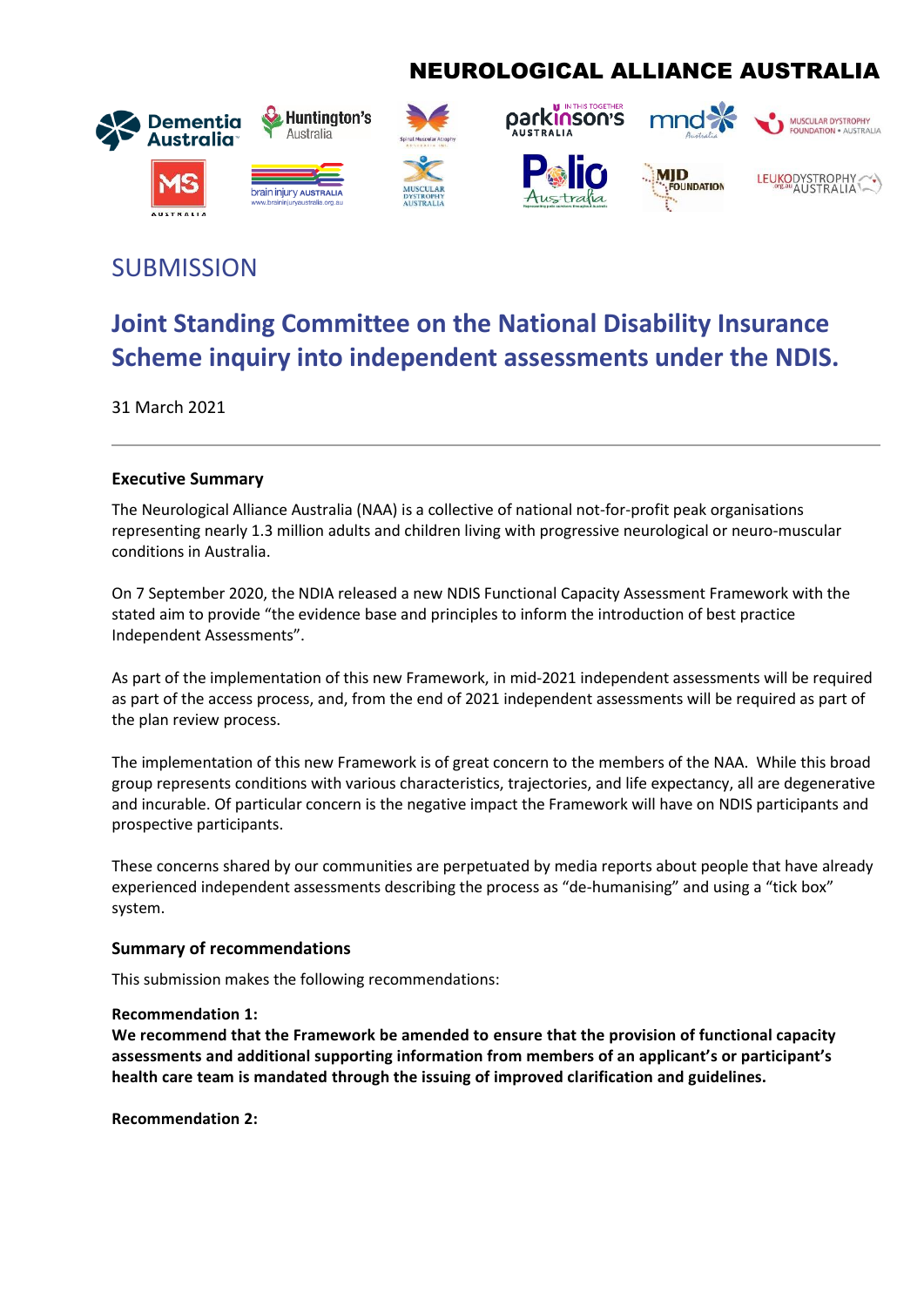**We recommend that the NDIA postpone the implementation of independent assessments until the second pilot can be completed, outcomes determined and corroborated with the first pilot report, and any revisions to the Framework considered.**

#### **Recommendation 3:**

**We recommend that the Framework be amended to require and ensure that people living with progressive, degenerative neurological and/or neuromuscular conditions are assessed by assessors with specialist knowledge and experience of working with people living with these conditions.**

#### **Recommendation 4:**

**The NAA strongly recommends that assessments are transparent, accountable and reviewable, allowing participants to appeal a decision or to provide further information as required to ensure their needs and goals are central to the application process.**

#### **Recommendation 5:**

**We recommend that the Framework ensure people with an NDIS plan who have been hospitalised and require an NDIS plan review, should have their assessment prioritised.**

#### **Recommendation 6:**

**We recommend that the Framework include processes to meet the needs of people needing urgent adjustments to higher levels of care in response to crisis situations.**

# **Terms of reference**

# **1. The development, modelling, reasons and justifications for the introduction of independent assessments into the NDIS**

The announcement of the introduction of Independent Assessments to the NDIS has caused a great deal of anxiety for those in our communities who are NDIS participants and for those who we are assisting with NDIS applications.

Applicants and participants need stability and security with their NDIS applications and plans. They also need the flexibility to manage their changing needs, without the spectre of further assessments by assessors who may not have a good enough understanding of their chronic condition.

We are also concerned that the proposed framework has been rushed, will be inefficient and has the potential to add considerable distress and trauma to the lives of people living with progressive disability associated with neurological conditions.

We believe that the new Framework is at odds with the recommendations of the Tune Review, specifically, paragraph 4.37 of the Report which states:

"4.37 Therefore, this review considers that, in at least the short term, the NDIA **should not** implement a closed or deliberatively limited panel of providers to undertake functional capacity assessments. Rather, engagement issues need to be monitored closely and the panel of approved providers should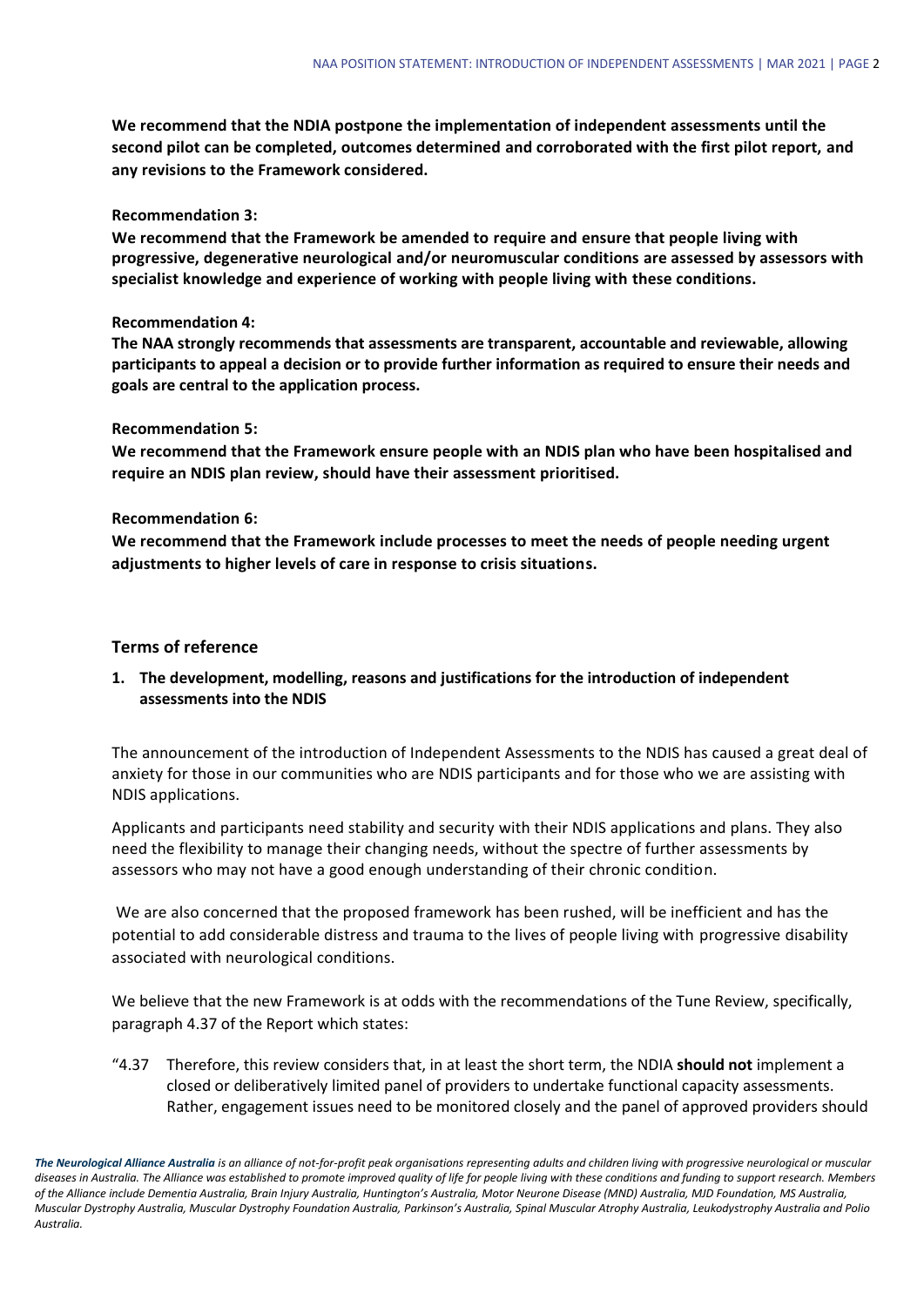be dynamic and evolve to ensure the new approach does not drive disengagement. Where structural or localised engagement risks are identified, the NDIA should actively engage with participants and the market to ensure the availability of appropriate providers of functional capacity assessments." <sup>1</sup>

We have argued below that "appropriate providers" are those that have specialist expertise, including a thorough understanding of progressive, degenerative, neurological and/or neuromuscular conditions such as those represented by the members of the NAA.

#### "Sympathy bias" unfounded

The reference in the Framework to the 'sympathy bias' of the participants' allied health professionals (as a reason and justification for introducing "independent assessments") undermines the professional ethics of the profession to which they are bound by the Australian Health Practitioner Regulation Agency (AHPRA). The NDIA has mistaken 'sympathy bias' for in-depth and reflective clinical reasoning.

It is acknowledged that the NDIA has valid concerns regarding the current consistency and quality of functional capacity assessments. It has always been an area of frustration for allied health professionals that the NDIS does not provide clear guidance and templates for functional capacity assessments. We would have preferred that, rather than introducing independent assessments, improved clarification and guidelines be provided to allied health professionals. This would enable participants to continue to utilise their familiar supports but improve the consistency of reports back to the NDIS and provide the accuracy that is likely to be absent from a report completed by an independent assessor without sufficient in-depth understanding of the complex and often poorly understood conditions our organisations represent, and within the specified timeframe.

In the Framework (page 24) it is stated that, "there are some complex circumstances where supplementary information will be needed for an NDIS delegate to examine before a final decision can be reached. In these circumstances, the suite of assessments will form the solid foundations upon which the decision will be made, with supplementary details providing the scaffolding and reinforcement to shore up any gaps that may appear". Also, on page 25 of the Framework it says, "NDIS decisions may need to take into account supplementary information for some participants/prospective participants". The NAA believes that consideration of supplementary material is essential for the assessment of people living with progressive, degenerative neurological conditions.

#### **Recommendation 1:**

**We recommend that the Framework be amended to ensure that the provision of functional capacity assessments and additional supporting information from members of an applicant's or participant's health care team is mandated through the issuing of improved clarification and guidelines.**

Trialling independent assessments

<sup>1</sup> [https://www.dss.gov.au/disability-and-carers-programs-services-for-people-with-disability-national-disability](https://www.dss.gov.au/disability-and-carers-programs-services-for-people-with-disability-national-disability-insurance-scheme/review-of-the-ndis-act-report)[insurance-scheme/review-of-the-ndis-act-report,](https://www.dss.gov.au/disability-and-carers-programs-services-for-people-with-disability-national-disability-insurance-scheme/review-of-the-ndis-act-report) paragraph 4.37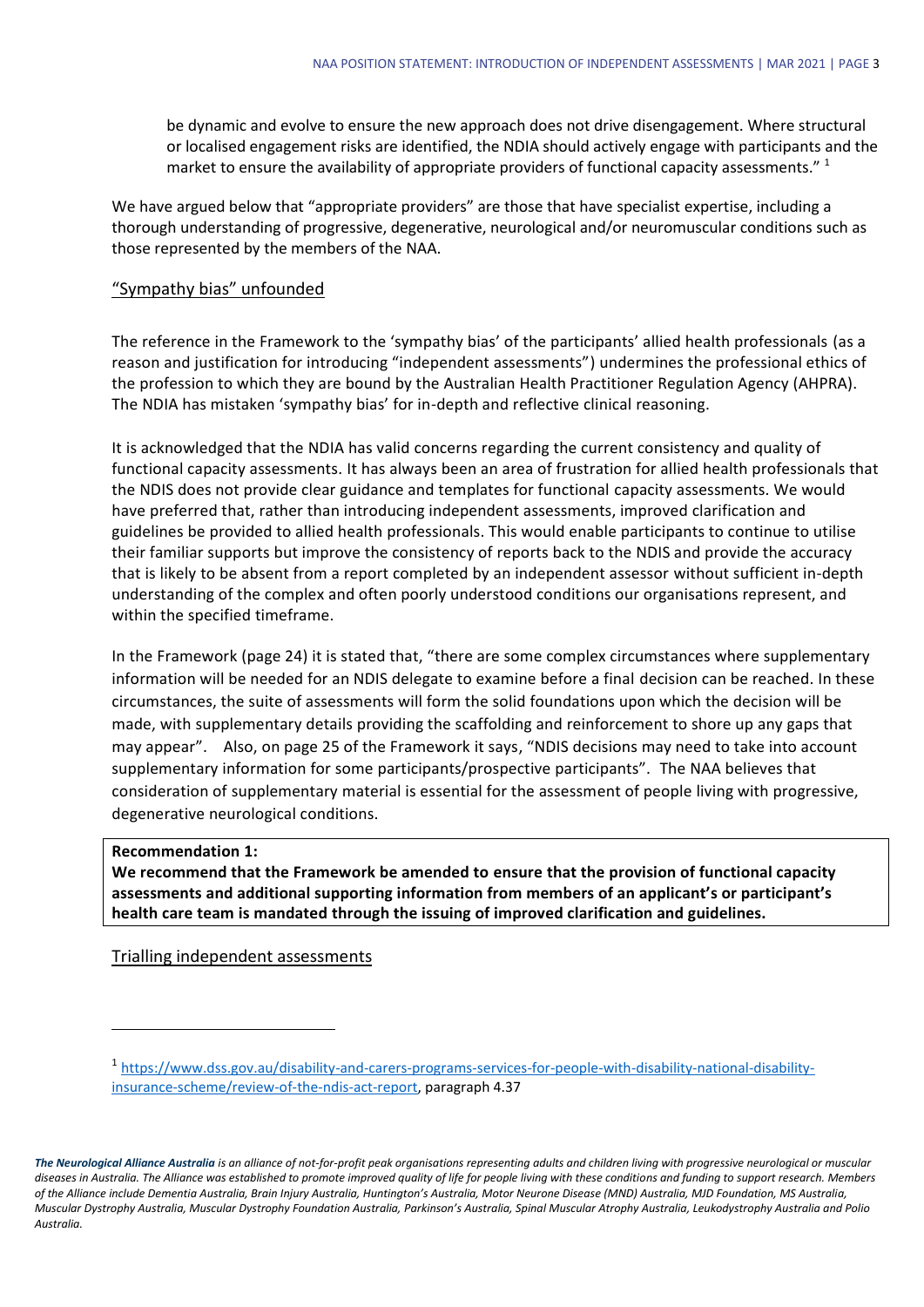In the development phase, the first pilot of 500 participants was limited to people with intellectual disability, psychosocial disability and autism. At this stage, the report of this initial pilot has yet to be released. The second pilot resumed at the end of October 2020 and expanded on the initial trial, though the total number and range of participants (including disability, state/territory, age or gender) have not been confirmed.

In the first pilot, only 28% (145) out of the 512 people involved in the pilot completed the NDIA feedback survey. Of those only 35 were NDIS participants, while the remaining 110 responses received were from carers.<sup>2</sup> It is also worth noting that responses could be made at any time after the assessment; meaning a positive assessment result would more likely be reflected in a positive review of the process. The NAA considers this level of testing to be inadequate given the results will inform policy that will affect more than 400,000 people across the nation.

#### **Recommendation 2:**

**We recommend that the NDIA postpone the implementation of independent assessments until the second pilot can be completed, outcomes determined and corroborated with the first pilot report, and any revisions to the Framework considered.**

# **2. The impact of similar policies in other jurisdictions and in the provision of other government services**

No comment.

#### **3. The human and financial resources needed to effectively implement independent assessments**

The NAA is concerned that the resources required to successfully implement independent assessments may not have been accurately determined by the NDIS.

The development and implementation of an effective NDIS plan requires a considerable level of specialised knowledge about the participant and their life to build accurate goals. It is impossible to determine how someone's condition affects their goals without spending time visiting with and talking to the individual, usually on more than one occasion. This cannot be done within the timeframes anticipated in the Framework.

While it may appear more cost and time effective to outsource the role of assessments to independent entities, we remain concerned that the process of independent assessments will result in additional work needing to be undertaken by allied health professionals, Support Co-ordinators, Local Area Co-ordinators and/or staff from advocacy agencies to address and overcome poorly informed or poorly constructed assessments of participants needs.

# **4. The independence, qualifications, training, expertise and quality assurance of assessors**

One of our main concerns with the introduction of the Framework is the ability of independent assessors to understand progressive, degenerative neurological/neuromuscular conditions.

<sup>2</sup> https://parlinfo.aph.gov.au/parlInfo/search/display/display.w3p;query=Id:%22committees/estimate/1bad3d3e-80f8- 498e-a93b-585809f8dd26/0000%22

*The Neurological Alliance Australia is an alliance of not‐for‐profit peak organisations representing adults and children living with progressive neurological or muscular diseases in Australia. The Alliance was established to promote improved quality of life for people living with these conditions and funding to support research. Members of the Alliance include Dementia Australia, Brain Injury Australia, Huntington's Australia, Motor Neurone Disease (MND) Australia, MJD Foundation, MS Australia, Muscular Dystrophy Australia, Muscular Dystrophy Foundation Australia, Parkinson's Australia, Spinal Muscular Atrophy Australia, Leukodystrophy Australia and Polio Australia.*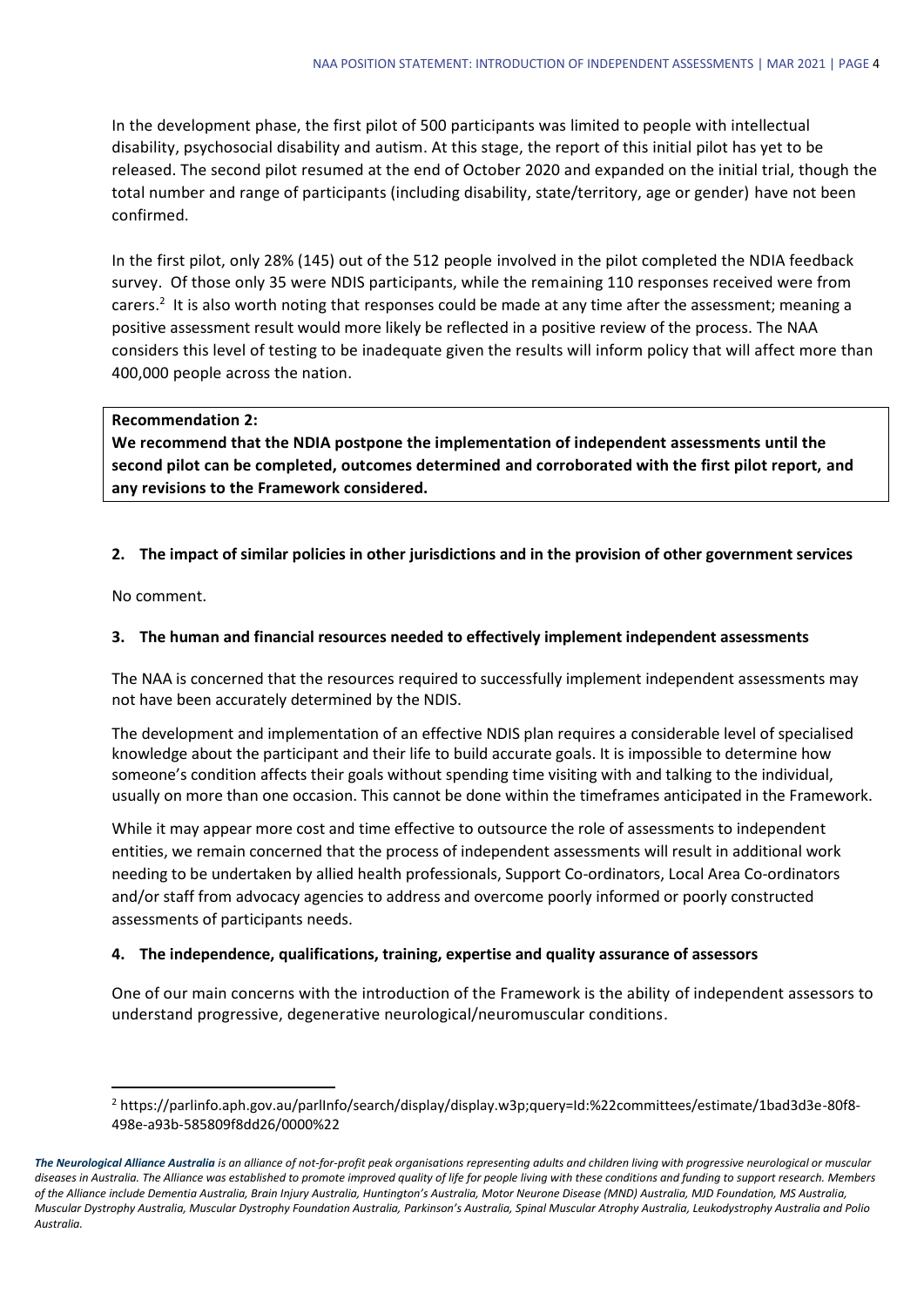Without the appropriate training and extensive experience of working with people with neurological and/or neuromuscular conditions, it is likely that the unique characteristics of the condition may be overlooked or understated as the assessor will not have any understanding of how the condition progresses or how symptoms impact upon functional ability, or in some cases on the lack of insight into their condition of an individual being assessed.

We are also concerned about the accuracy of an assessment that is to be made following "a 20-minute" (minimum) interaction or observation session" with the person before the assessor writes their report. The NDIA states on its webpage the assessment will take "1-4 hours" which is unlikely to produce an accurate report if the assessor has little or no knowledge and experience of neurological/neuromuscular conditions. These conditions can affect all areas of a person's functions; it is demonstrably not feasible to complete a thorough assessment, document and write a report on all domains of function in 1-4 hours.

In terms of the need for multiple sessions to assess people with complex needs, we acknowledge that page 25 of the Framework states that through the use of appropriate assessment tools, "these assessments also allow for functional capacity to be considered over a longer period and in a variety of settings, providing insight into the real-world experiences of an individual in a time and cost effective way". It remains unclear how the need for multiple sessions is determined or how arrangements for these sessions will be made in practice.

# How "independent" is independent?

As the assessors were hired through an NDIA tender process, the question remains, how independent are they really? This aspect of the Framework may result in the disengagement foreshadowed in the Tune Review Report and an overall lack of trust in the process.

Many people with a disability take years to develop a trusted network of supports surrounding them, and the introduction of independent assessors undermines the trust developed between a participant and their allied health professionals; discrediting the significant body of evidence to support the benefit of a therapeutic relationship. The introduction of an independent assessor is anticipated to cause a significant deal of stress to the participant and be detrimental to their wellbeing.

The Tune Review recommended (article 4.37) that where an independent provider is not available; non-NDIA approved providers may undertake the assessment. This should allow for specialised assessment, particularly for those not exactly covered by the NDIS disability nomination process.

#### **Recommendation 3:**

**We recommend that the Framework be amended to require and ensure that people living with progressive, degenerative neurological and/or neuromuscular conditions are assessed by assessors with specialist knowledge and experience of working with people living with these conditions.**

# **5. The appropriateness of the assessment tools selected for use in independent assessments to determine plan funding**

People with neurological/neuromuscular conditions can often present with significant cognitive deficits including limited insight, which may lead to inaccurate reporting by the participant. The independent assessor will likely not have sufficient time to assess this in detail, nor have knowledge of the participant/applicant to know if this is present and if further assessment is required.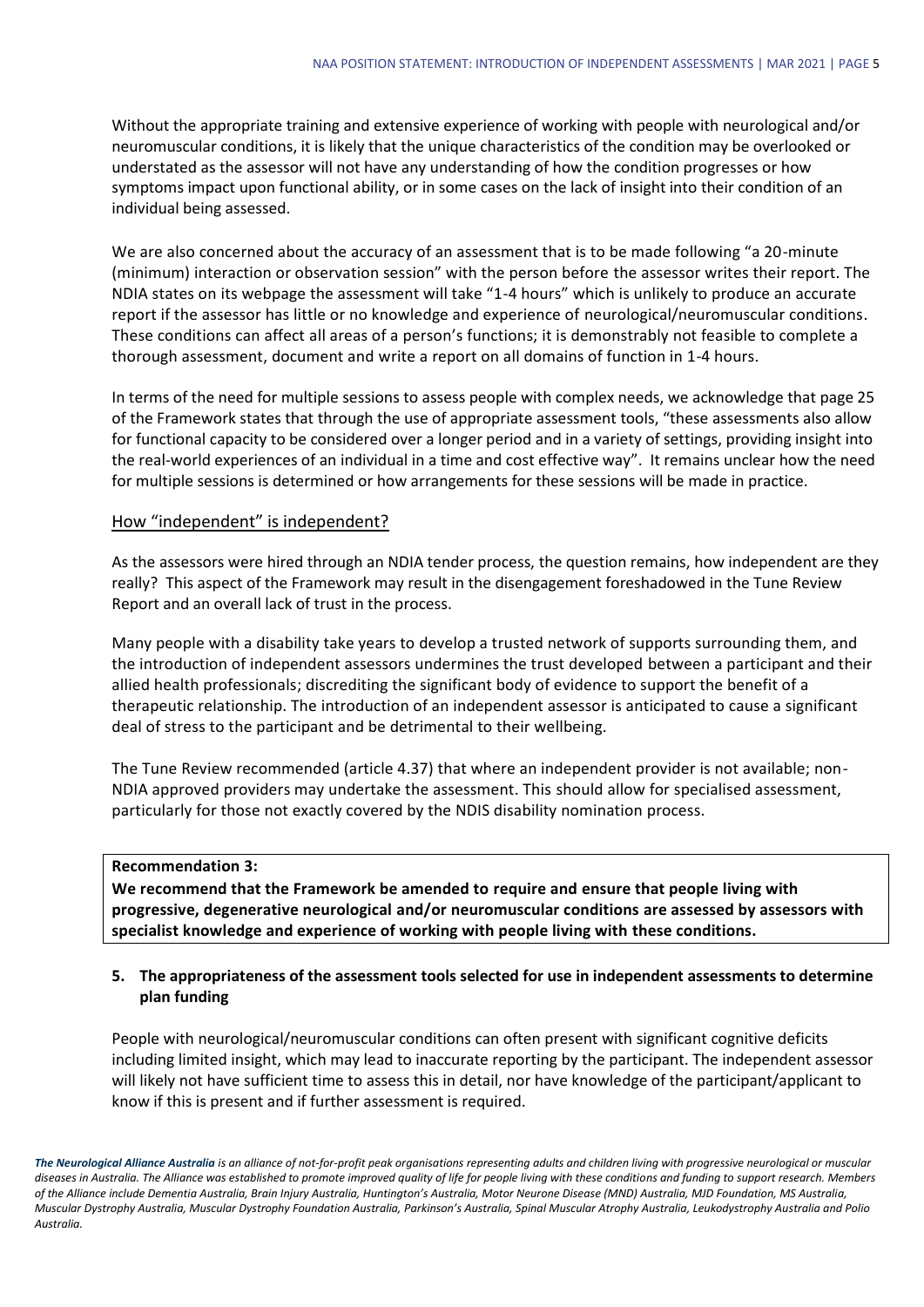Neurological/neuromuscular conditions are often unpredictable and fluctuating, so, as outlined above, it is essential that the assessment of the individual is conducted over multiple sessions to gain an accurate understanding of the functional impacts for the individual. Assessing an individual's capacity, as if it is a fixed, observable fact, will not lead to accurate reporting or successful outcomes.

The Framework states that the approach to the independent assessment should be aligned to the International Classification of Functioning (ICF) framework. The ICF framework focuses on the 'best' a person can achieve at any given time. It is likely that an independent assessor using this framework to underpin their assessment will not allow for the fluctuation or disease progression experienced by a person living with one of these conditions, likely leading to a poor outcome for the participant and resulting in even more complaints and need for plan reviews.

It is essential that the assessment tools used take into account the unpredictable and fluctuating conditions experienced by people with neurological/neuromuscular conditions, that these conditions are well understood by the assessor and assessment tools applied using specialist knowledge and experience.

# **6. The implications of independent assessments for access to and eligibility for the NDIS**

The introduction of independent assessments is a concerning move away from the social model of disability to a medical model and significantly removes choice and control from people with disability and their trusted supports, who are experts in their own support needs. The decision to introduce independent assessments and the proposed model highlights the need for the NDIA to work in partnership with people with disability to co-design reforms that adequately address needs, do not negatively impact participants nor undermine trust and confidence in the NDIS. With the introduction of mandatory independent assessments we expect people with disability to face increased difficulty accessing the scheme both initially as applicants and as continuing participants, and negative consequences due to inadequate provision of disability supports, leading to overall disengagement with the NDIS. This may be of particular concern where significant barriers to access already exist, such as language or cultural factors for those from CALD backgrounds.

# **7. The implications of independent assessments for NDIS planning, including decisions related to funding reasonable and necessary supports**

It is anticipated that the need for plan reviews and complaints will increase as the independent assessment will not be reflective of the participant's invisible symptoms and often fluctuating functional capacity. Accordingly, this will result in increased costs to the NDIA and the participant as they need to seek additional reports from allied health professionals familiar with their (progressive) disease journey.

# **8. The circumstances in which a person may not be required to complete an independent assessment**

These circumstances include where the assessor may be assessed as at risk in relation to their safety and where the consumer may be assessed at risk in relation to their safety including where the process of an indepth assessment with an unknown person will cause harm or distress to the participant.

If the independent assessor cannot demonstrate that they have at least a basic understanding of the condition of the person they are assessing, specialist input must be required.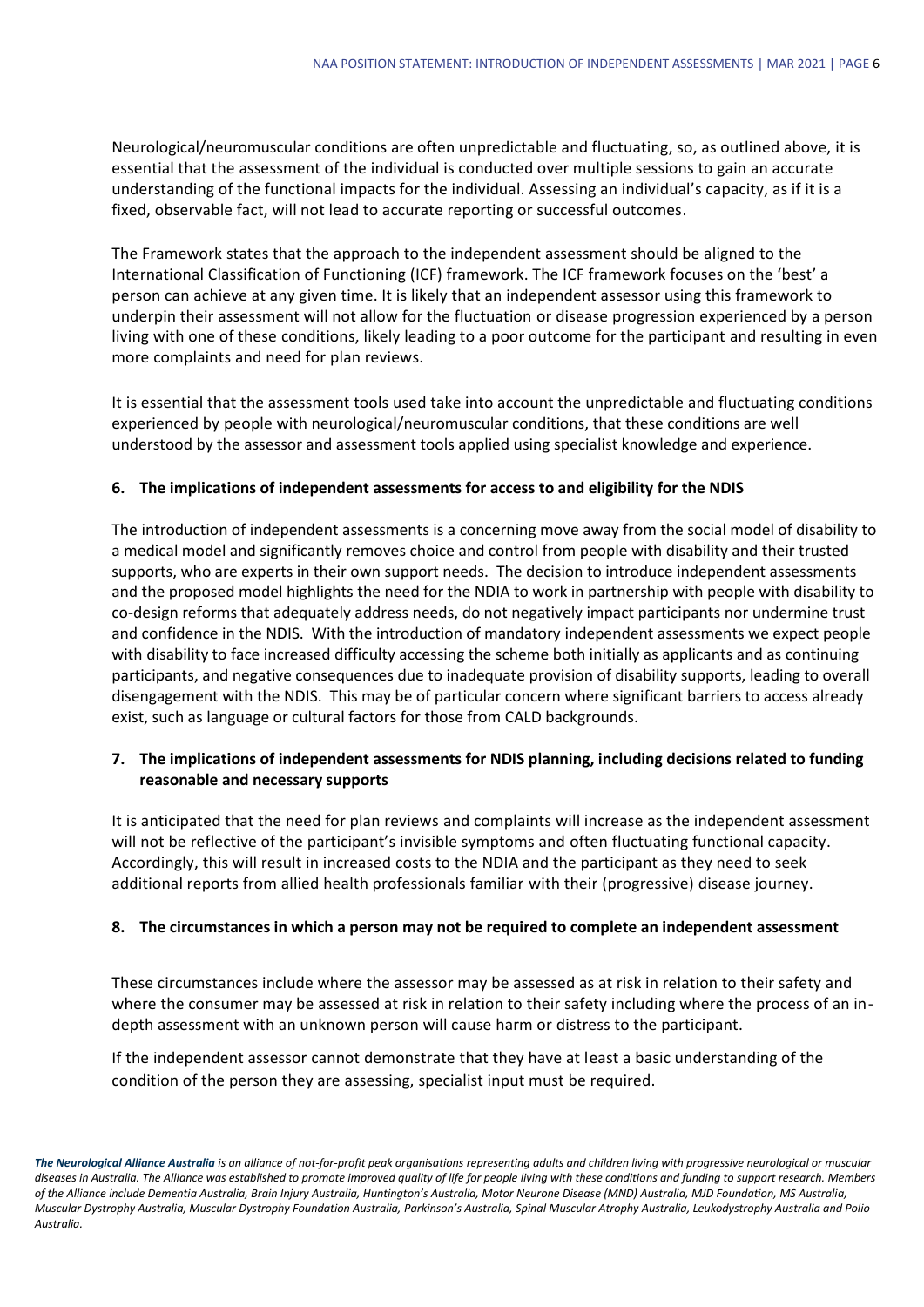# **9. Opportunities to review or challenge the outcomes of independent assessments**

Advocates across the disability sector are extremely concerned by the inability to appeal an independent assessment, because it is considered independent of the NDIS, despite reports that appeals against NDIS decisions have skyrocketed by more than 700 per cent since 2016.

There is a significant lack of transparency in the decision-making process. It has not been made clear when or whether an individual will be provided the full results of their assessment, meaning that an individual may be unaware of the information being used in planning and deciding their funding. There is also little recourse for individuals who do not agree with an assessment, as the NDIA states that result will not be a "reviewable decision".

# **Recommendation 4:**

**The NAA strongly recommends that assessments are transparent, accountable and reviewable, allowing participants to appeal a decision or to provide further information as required to ensure their needs and goals are central to the application process.**

# **10. The appropriateness of independent assessments for particular cohorts of people with disability, including Aboriginal and Torres Strait Islander peoples, people from regional, rural and remote areas, and people from culturally and linguistically diverse backgrounds**

In addition to the comments above about our concerns regarding the appropriateness of independent assessments for people living with neurological and/or neuromuscular conditions, we are concerned about the impact of these assessments on the diverse communities served by the members of the NAA.

We understand that the Framework claims to be designed so as "to reduce the impact of any financial, social, cultural and functional barriers that may exist for an individual approaching the scheme at Access" (page 27). We are also aware that the Framework states (page 29), "It should also be noted that there are extenuating circumstances where there will be no option but to have an assessor who knows the person they are assessing, particularly in rural, remote and hard to reach populations. In these situations, any risk of sympathy bias is outweighed by the need to complete the assessment process and to do so in a culturally-sensitive manner."

Whilst these statements are made in the Framework, it remains unclear how the reduction in impact will be achieved or how the "extenuating circumstances" are defined.

This further reiterates the need for our recommendation that the Framework be amended to ensure that people living with complex conditions such as progressive, degenerative neurological and/or neuromuscular conditions are assessed by assessors with specialist knowledge and experience of working with people living with these conditions.

# **11. The appropriateness of independent assessments for people with particular disability types, including psychosocial disability**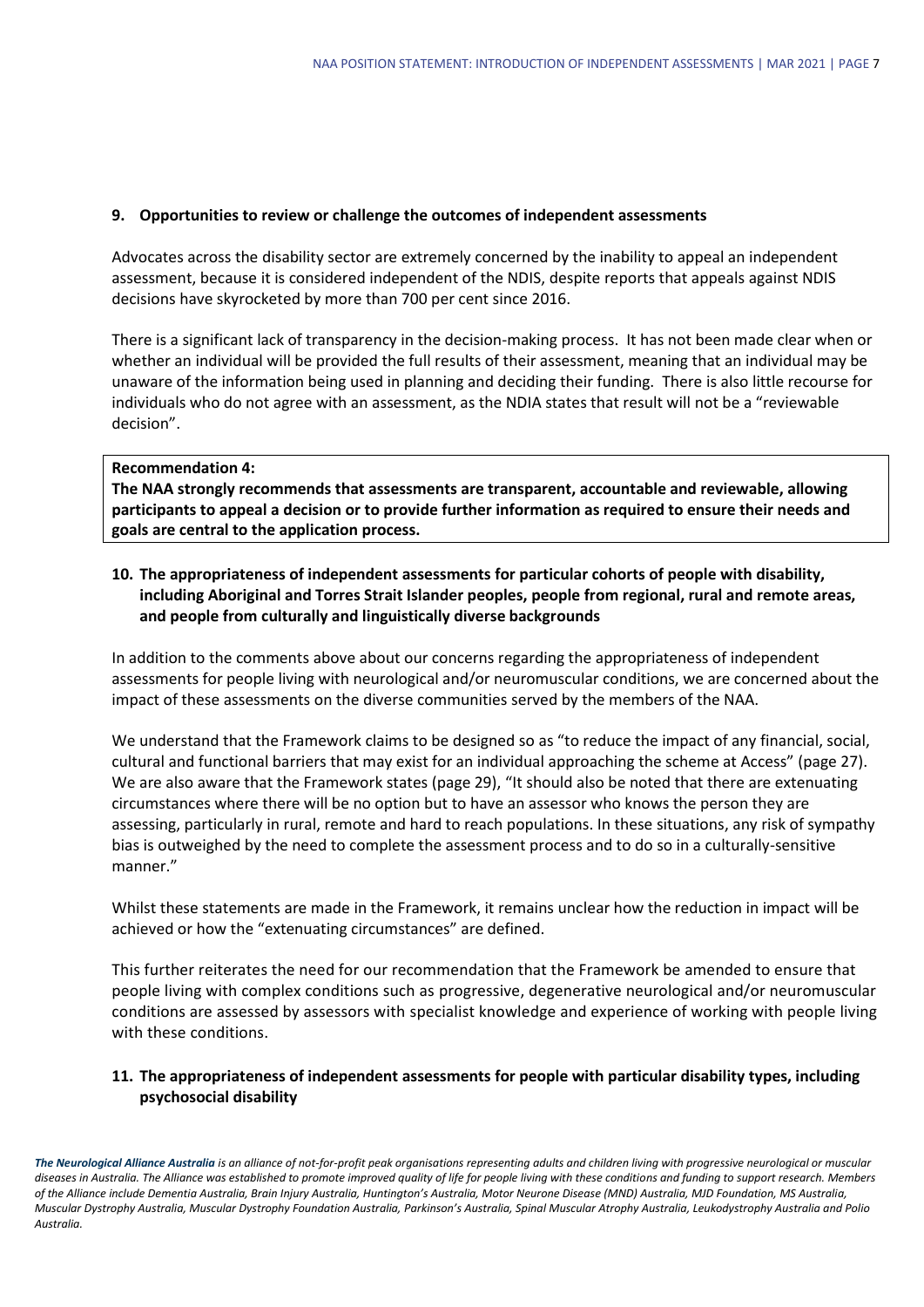In response to this term of reference we reiterate two points made previously.

Firstly, that without appropriate training and extensive experience of working with people with neurological and/or neuromuscular conditions, it is likely that the unique characteristics of the condition may be overlooked or understated as the assessor will not have any understanding of how the condition progresses or how symptoms impact upon functional ability.

Secondly, that neurological/neuromuscular conditions are often unpredictable and fluctuating, so, it is essential that any assessment of the individual is conducted over multiple sessions to gain an accurate understanding of the functional impacts for the individual. Assessing an individual's capacity, as if it is a fixed, observable fact, will not lead to accurate reporting or successful outcomes.

#### **12. Any other related matters**

# Change of circumstances

For people with an NDIS plan, who may have been hospitalised for say a fall or an MS relapse or other health crisis and needing their plan to be reviewed, we understand that information from the allied health team at the hospital, already linked in with the participant, will not be considered. For these people, they must wait until no longer hospitalised to be assessed by an Independent Assessor. Will NDIS prioritise these assessments to ensure people are not being kept in hospital due to delays in the process, or being discharged home without supports as the hospital cannot keep the person in while awaiting an NDIS assessor?

#### **Recommendation 5:**

**We recommend that the Framework ensure people with an NDIS plan who have been hospitalised and require an NDIS plan review, should have their assessment prioritised.**

#### Ability to access higher levels of care in crisis situations

Those people living with those neurological conditions that cause them to move unpredictably in and out of crisis need to access higher levels of care (e.g. Level 3 support coordination) much more urgently than "change of circumstances" or "plan review" processes will ever allow. The Framework must ensure processes exist to cater for people needing urgent adjustments to higher levels of care in response to crisis situations.

#### **Recommendation 6:**

**We recommend that the Framework include processes to meet the needs of people needing urgent adjustments to higher levels of care in response to crisis situations.**

**Neurological Alliance Australia** 31 March 2021

For more information about the contents of this submission, please contact: